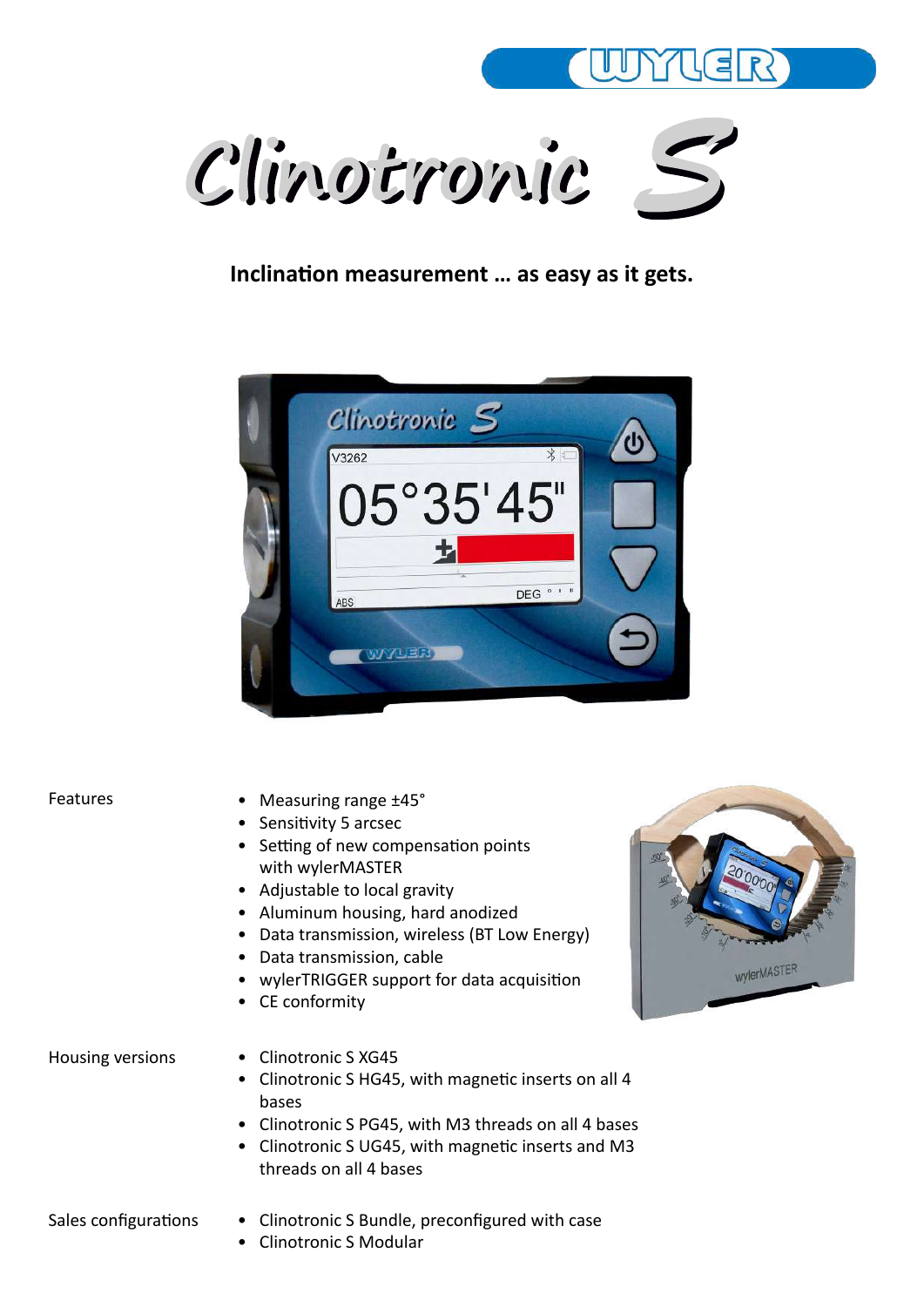# **Connectivity**

The Clinotronic S offers data transmission either wireless via Bluetooth low energy or wired via USB cable.

Up to 2 Clinotronic S can be connected to the outdoor android based remote display with pre-installed APP wylerUNIVERSAL.

Up to 2 Clinotronic S can be connected to the PC via the wylerCONNECT MINI, a Bluetooth USB communication module.





±05°35'45

Multiple Clinotronic S connected to the PC via the wylerCONNECT.

The Clinotronic S can be connected to the PC via the USB cable. Multiple devices can be connected via an external, powered USB hub.



 $\left( \begin{array}{c} \left( \begin{array}{c} 1 & 1 & 1 & 1 & 1 & 1 & 1 & 1 \\ 1 & 1 & 1 & 1 & 1 & 1 & 1 \\ 1 & 1 & 1 & 1 & 1 & 1 & 1 \\ 1 & 1 & 1 & 1 & 1 & 1 & 1 \\ 1 & 1 & 1 & 1 & 1 & 1 & 1 \\ 1 & 1 & 1 & 1 & 1 & 1 & 1 \\ 1 & 1 & 1 & 1 & 1 & 1 & 1 \\ 1 & 1 & 1 & 1 & 1 & 1 & 1 \\ 1 & 1 & 1 & 1 & 1 & 1 & 1 \\ 1 & 1 & 1$ 



### **Examples of Applications**

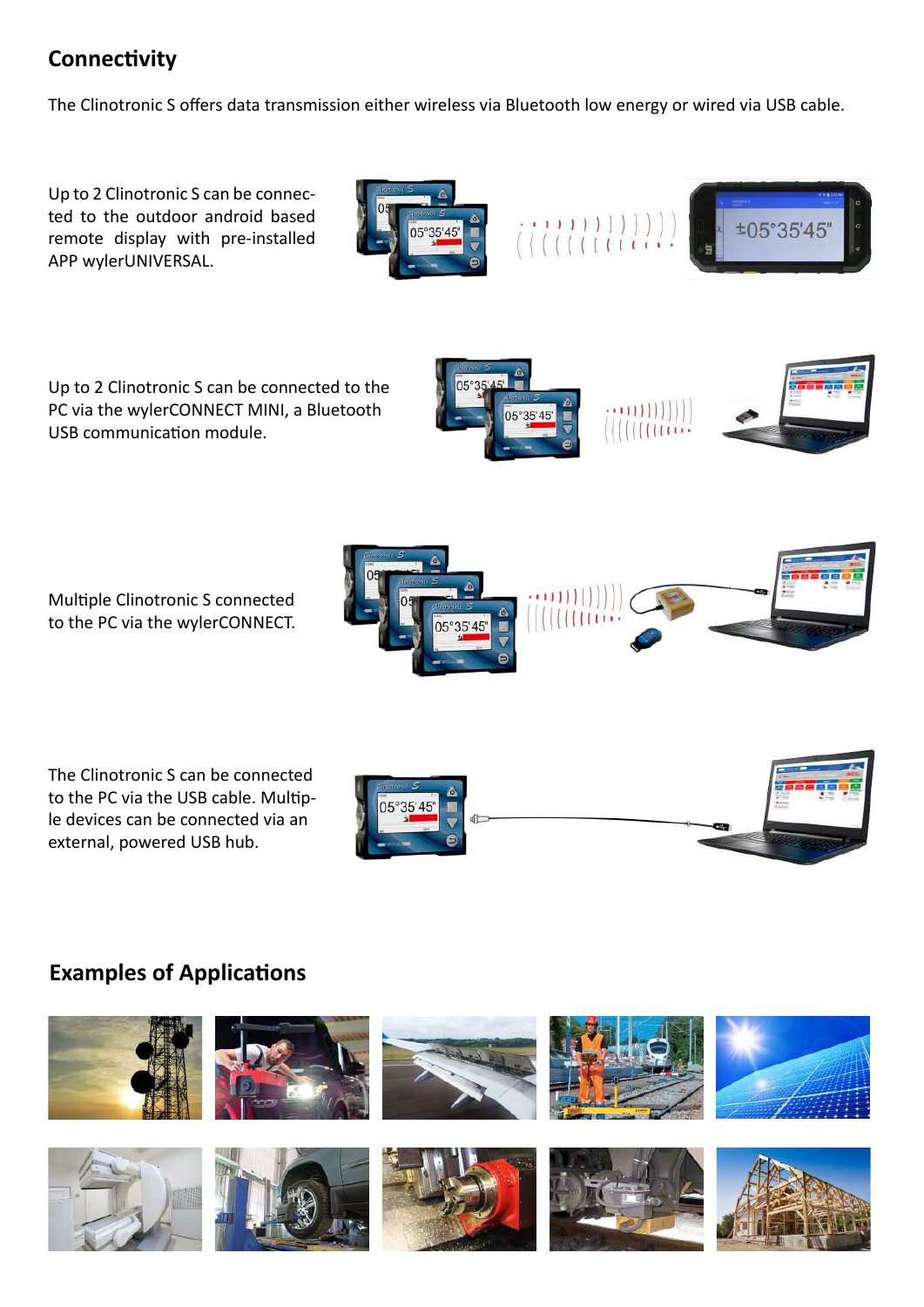### **Software**

wylerCHART in LITE mode is free to use for up to 2 measuring channels.



wylerCHART and wylerDYNAM can be used for continuous measurement and monitoring.

| wyler<br><b>CHART</b>        | wyler<br><b>DYNAM</b>        | <b>INSERT</b>                                     |
|------------------------------|------------------------------|---------------------------------------------------|
| <b>WYLER AG, Switzerland</b> | <b>WYLER AG, Switzerland</b> | <b>MYLER AG. Switzerland</b><br><b>ALLIMAVEIR</b> |

wylerINSERT is for inserting single values directly into e.g. Excel

The SDK offers the ability to integrate the measuring data into an own application.

#### **Further Highlights**

The user friendly designed Man-Machine-Interface allows a very intuitive handling. The large, backlit color display is focusing on low power consumption. It therefore provides excellent readability even under adverse conditions like a work shop or under a machine. In addition the most common measurement units are implemented in the Clinotronic S.





With the adjustable local gravity function the Clinotronic S ensures worldwide best possible accuracy.

With the wylerMASTER local calibrations as well as setting of new compensation points to the Clinotronic S are possible.

The wylerTRIGGER supports the user with its comfortable data acquisition functionality.

Multi-purpose capabilities demonstrates the Clinotronic S with all four precision surfaces that allow the measurement of parallelism as well as perpendicularity.